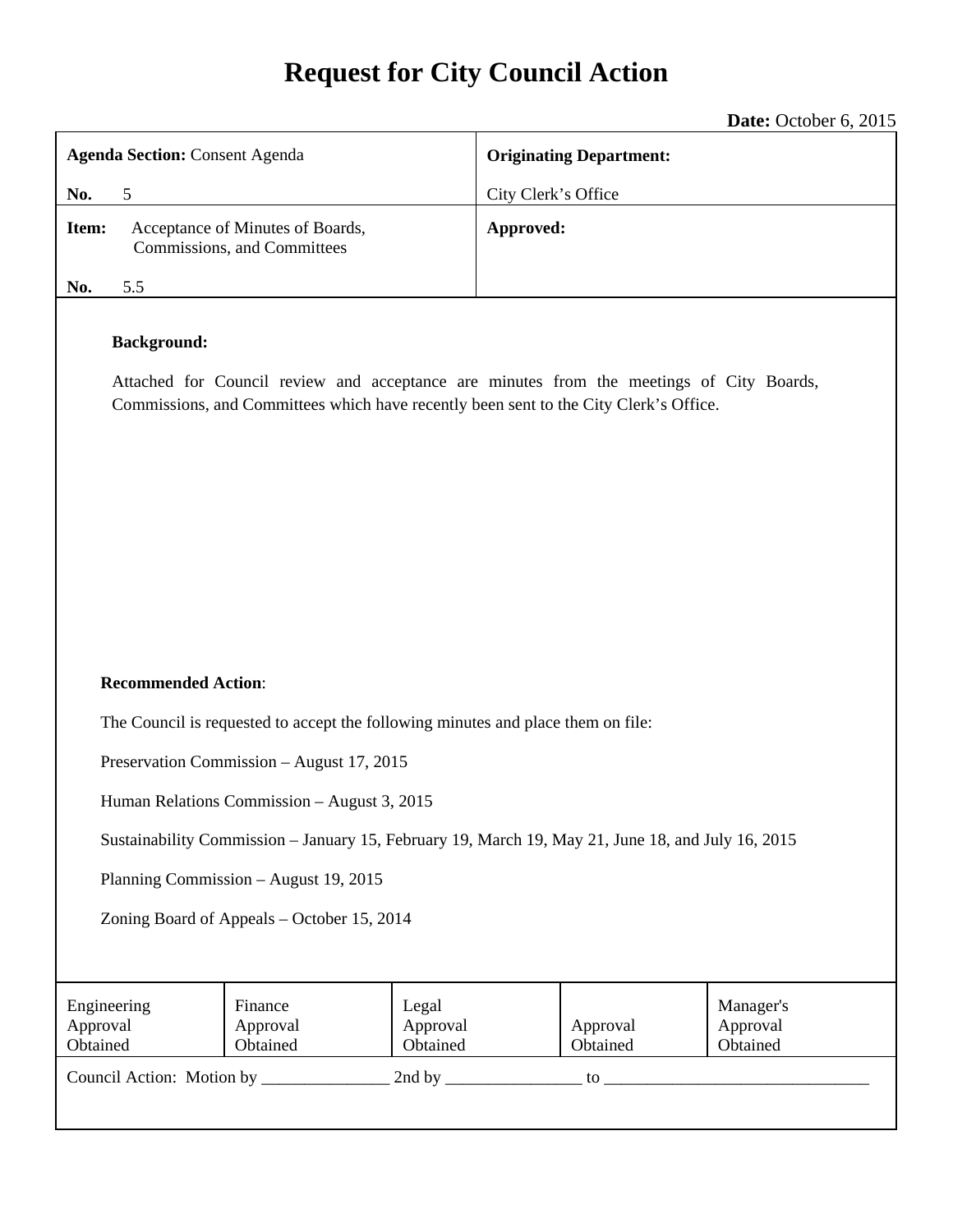

## **MINUTES Preservation Commission Monday, August 17, 2015 City Hall/Civic Center – 7:00 p.m***.*

1. **Roll Call:** Mr. Parkinson called the meeting to order at 7:02 p.m.

**Members Present:** Clark, Doherty, Ittner, Parkinson, Sigler and Benedict

**Members Absent:** Jackson, Comparato and Van Awken

**Staff Present:** Sergeev

**Guests:** Lee Fronabarger

2. **Approval of Minutes:** Mr. Clark moved, seconded by Ms. Doherty, to approve the minutes of June 15, 2015.

The motion to approve the minutes passed with a unanimous voice vote.

#### 3. **Communication and Reports:**

a) Educational and Technical Assistance Committee

 Ms. Ittner reported on how wonderful the Main Street and Historic Preservation Conference 2015 was, she spoke about John Cherry's oral history recordings and talked about resources regarding the Murphysboro tornados.

b) Nomination and Hardship Committee

Nothing to Review

c) Work Plan Committee

Nothing to Review

d) Certificate of Appropriateness Committee

Mr. Parkinson started a short discussion pertaining to the Varsity Theatre and that they are in violation of The Certificate of Appropriateness granted to them by the Preservation Commission.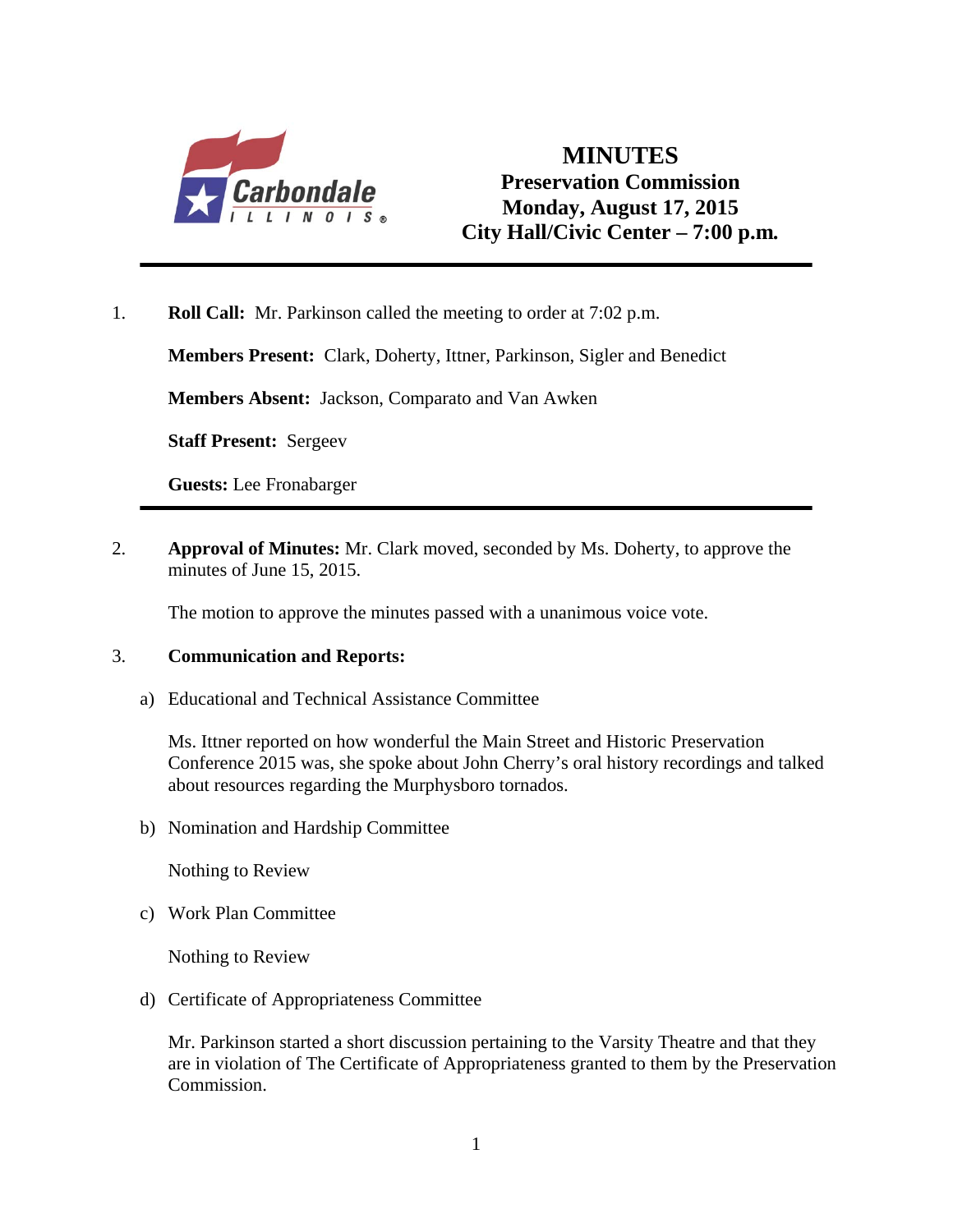e) Downtown Advisory Committee Report

Mr. Sigler stated that the DAC is at a standstill at the moment.

#### 4. **Old Business:**

a) Carbondale Main Street and Historic Preservation Conference 2015

Mr. Parkinson and Ms. Ittner shared that the Carbondale Main Street and Historic Preservation Conference 2015 was a success and that the tour of Old Campus was very informative.

b) Discussion of Founder's Day Celebration 2016

Ms. Sergeev stated that the Preservation does have \$600 budgeted for use towards Preservation Activities which could be used towards a Founder's Day Celebration but the Celebration would have to take place before May 01, 2016, which is the end of the City's fiscal year. Ms. Sergeev also stated she has not heard about any additional funding from City Council.

Mr. Parkinson suggested that a Founders Day Committee should be formed and that Preservation Commission should reach out to other entities with in the City to help. Mr. Parkinson asked Ms. Ittner to look into a date for April 2016.

c) Work Plan 2016

Ms. Sergeev asked if there is anyone on the Commission that would like to write the Communiqué article.

Mr. Parkinson suggested that the next article should be about the Founders Day.

#### 5. **New Business:**

None

#### 6. **Comments by the Public, Commission Members or Staff:**

There was discussion about Commission members with terms ending soon and that these members would need to submit a letter to Mayor Henry stating if they wish to continue their term or not.

There was a conversation regarding the running a fiber optic line into the Varsity Center of Arts.

#### 7. **Adjournment:**

Mr. Parkinson adjourned the meeting at 7:54 p.m.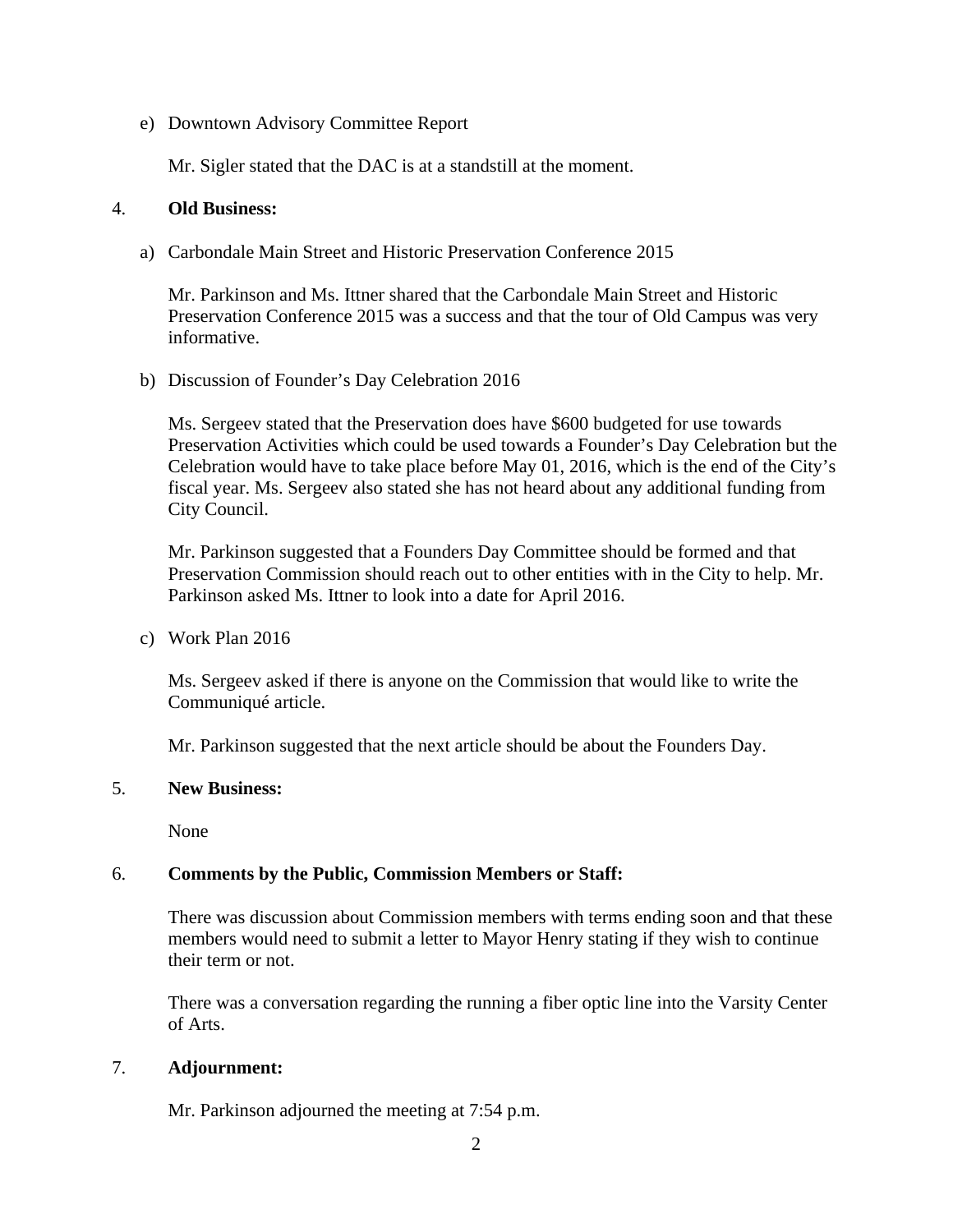## **Carbondale Human Relations Commission**



 Minutes – August 3, 2015 Carbondale Civic Center ~ 5:00 p.m.

**Commissioners Present:** JoshuaKyle Brandon, Joseph Brown, Peg Falcone, Ted Gutierrez, Eric McMillan, Faith Miller, Karriem Shariati, Dora Weaver

**Commissioners Excused**:

**Study Circle Staff Present:** 

**Guests Present:** Molly Parker, Elius Reed

**Staff Present**: City Manager Kevin Baity, Acting Chief Grubbs, Mayor Mike Henry, Commission Secretary Deborah McCoy

\_\_\_\_\_\_\_\_\_\_\_\_\_\_\_\_\_\_\_\_\_\_\_\_\_\_\_\_\_\_\_\_\_\_\_\_\_\_\_\_\_\_\_\_\_\_\_\_\_\_\_\_\_\_\_\_\_\_\_\_\_\_\_\_\_\_\_\_\_\_\_\_\_\_\_\_\_\_\_\_\_\_\_\_\_\_\_\_\_\_

## **CALL TO ORDER**

The meeting was called to order at 5:00 p.m. by Chair Hennrich.

### **MINUTES**

Motion was made by Commissioner Falcone and seconded by Commissioner McMillan to approve the minutes of the July 6, 2015 meeting. Motion carried.

### **ANNOUNCEMENTS**

Chair Hennrich announced that former Commissioner Josh Phillips accepted a position in Philadelphia and has already relocated.

City Manager Baity read his memo regarding the Carbondale Police Chief selection process. He stated that the first round of reviews would submission of applications opened July 24, 2015. Today, August 3, 2015, was the first round of review. City Manager Baity requested HRC provide a list of five questions, no later than August 14, 2015, to be utilized during the interview process.

Mr. Reed commented that Plumbers' Union Local 150 was accepting applications. The application fee is \$25.00.

The Racial Justice Coalition will meet on Thursday, August 6, 2015, 7:00 p.m. at the Church of the Good Shepherd.

### **ISSUES**

### *Police in the Schools*

Chair Hennrich commented that Superintendent Shimshak has placed a moratorium on the Police in Schools program. Chair Hennrich suggested forums be held to discuss the program. Commissioner Gutierrez inquired about an August 28, 2015, date to begin discussions. Interim Chief Grubbs indicated that he felt it was HRC Meeting Notes - Page 2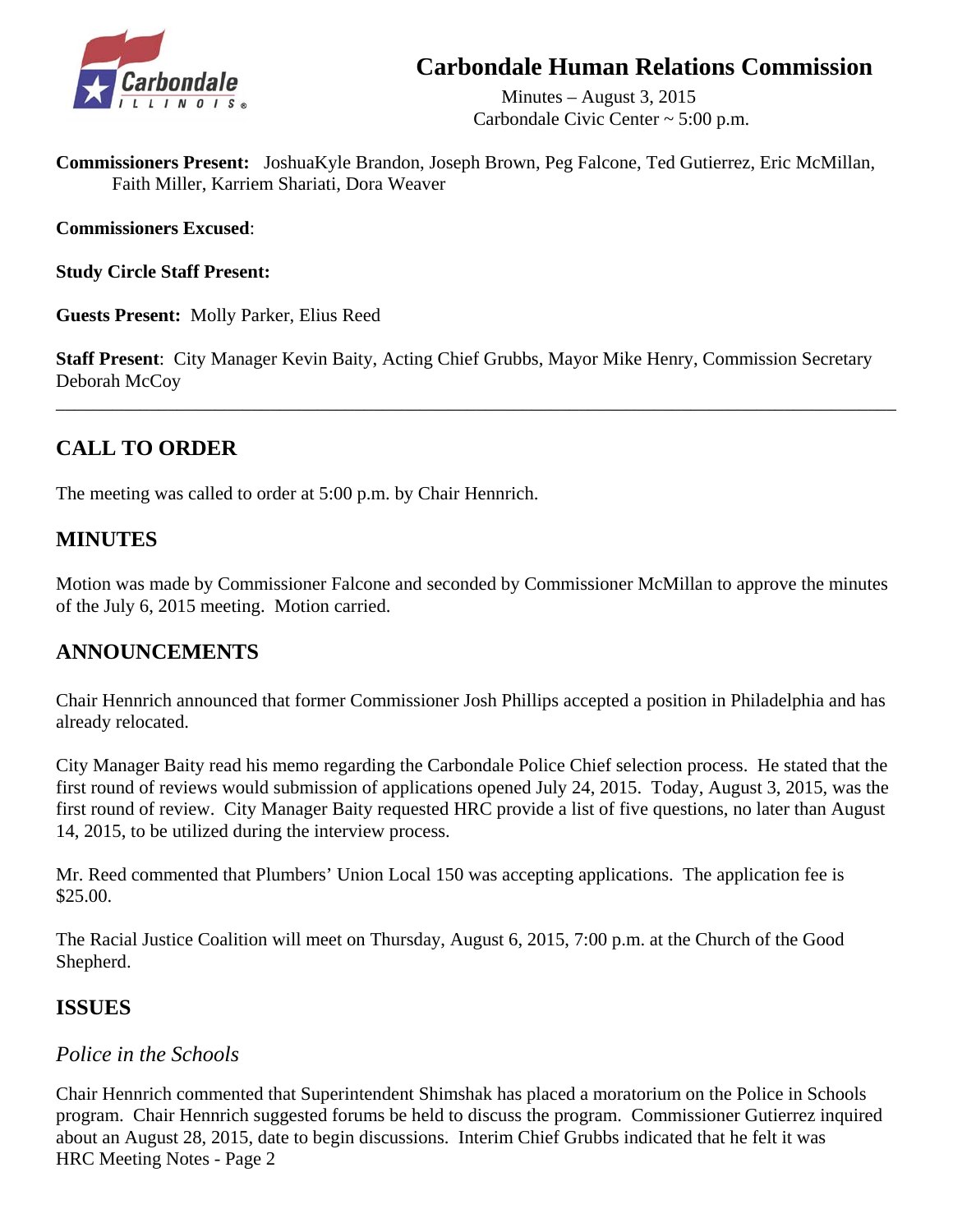premature to hold a forum during the month of August with the focus of Districts #95, #165, and the college being their students. He commented that he has not had an opportunity to sit down with Superintendent Shimshak, and to have a broader conversation would not be advisable at this point. Interim Chief Grubbs recommended that the forum discussion be tabled for now. Chair Hennrich stated that the Commission would discuss the forum at the next meeting. Commissioners suggested that the forum be as inclusive of as many of the public as possible, especially the parents, and getting the information to them through the schools. Commissioner Gutierrez suggested that an invitation be extended to Mr. Shimshak to attend the September meeting to discuss the possibility of the forum. Commissioner Falcone commented that she was in favor of the idea of inviting the Superintendent and felt the forum should be co-sponsored by District #95, the Police Department and HRC.

The Mayor stated that he would like for the HRC to reach out to Mr. Shimshak to share information and to strengthen that relationship. The Police Department makes changes in their procedures daily, and stays on top of some of those things such as training, that don't always get publicized. Perhaps HRC can help spread the word which will help with the Department with publicity. He stated that Commissioner Miller shared the link to the U.S. Department of Justice website and he has reviewed their recommendations, and found some that could work in this community.

### *Public Education/HRC Website*

 Commissioner Shariati inquired whether Commissioners could get a bulk number to distribute at places such as the Carbondale Public Library. Copies will be available from Ms. McCoy, along with labels for each Commissioner.

 Chair Hennrich reminded Commissioners that the HRC deals with discrimination complaints regarding housing, and the complaint form is on the website. Other forms and information are on the website as well. Interim Chief Grubbs commented on the partnership the Carbondale Police Department has with the SIU Department of Public Safety to get the word out on and off campus regarding the various policies.

## *Public Forums/Events – Community Policing*

Commissioner McMillan stated that he did not think community policing should focus on more than policing in the schools. There should be public involvement in what kind of policing should be done. People in the community need to step up rather than rely on the police to do everything. Commissioner Falcone commented that information could be collected from the community on how they feel. Commissioner McMillan expressed that community policing is an ongoing process and community policing helps to meet the core objective of protecting and serving. Commissioner Falcone suggested and Commissioners agreed that the summary from the Forum be posted on the website.

Mrs. Nesbitt commented that she recognizes the HRC for having the Forum round tables, and it was reported at the last HRC meeting that those points would be prioritized. She indicated that she would like to see some publicity from those points. She recalled that the Police Department came out to show what kind of equipment they have, and it is time to show what kinds of things they have done and are doing in line with the recommendations of the U.S. Justice Department. What is being done differently in the Police Department? The community should see some of the positive things the Police Department is doing, and not just focus on police in the schools.

HRC Meeting Notes - Page 3 August 3, 2015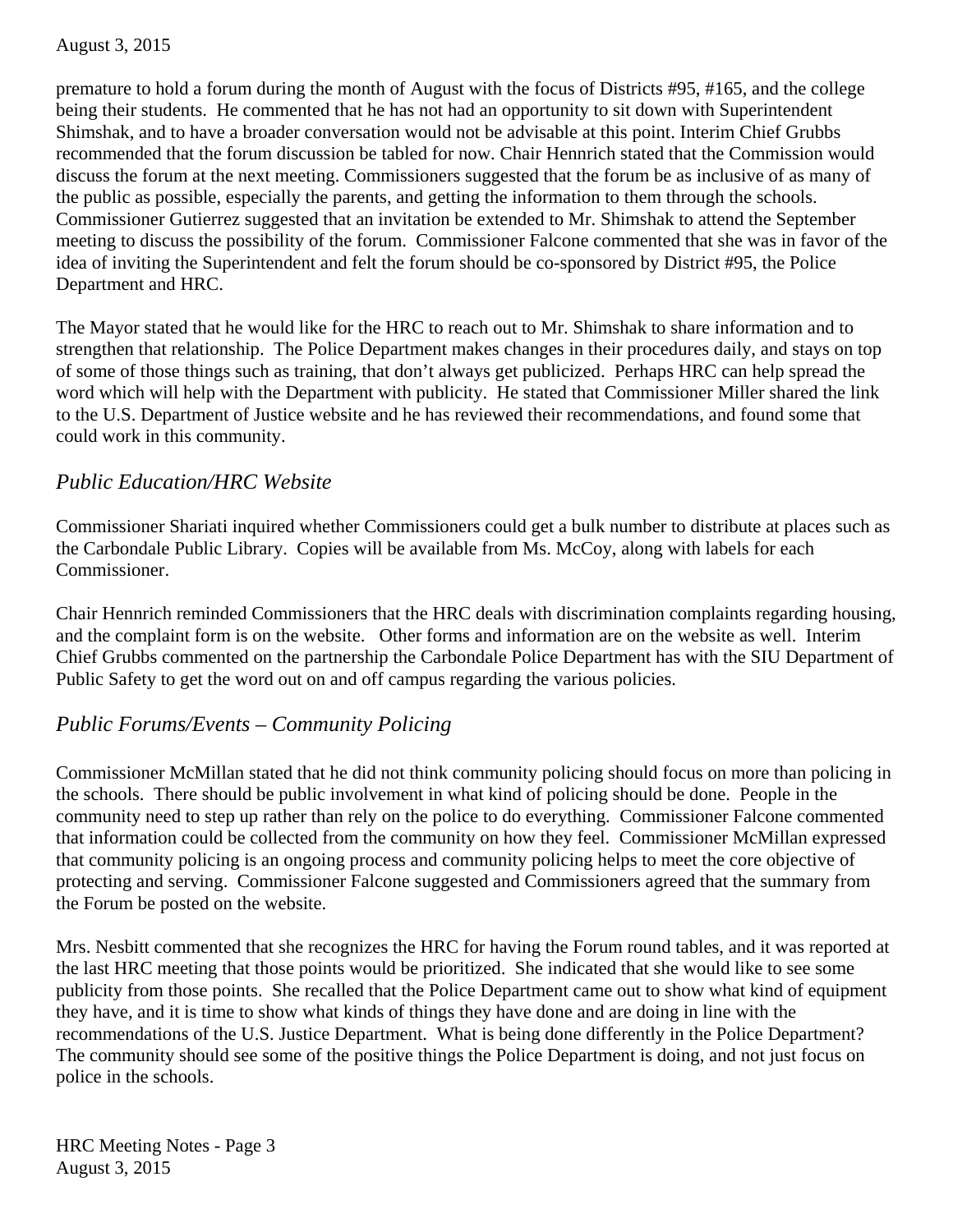Commissioner Shariati spoke about the possibility of getting feedback from police about their concerns and issues, and how that could be approached. Interim Chief Grubbs indicated that he would need to think about how that could be handled. Commissioner McMillan suggested that one consideration could be to conduct a Forum similar to the last. Chair Hennrich suggested that it tentatively be set for October, and Commissioner Miller suggested that the October 5 meeting be a special meeting to bring together people to talk about concerns. Commissioners Gutierrez, Falcone, McMillan and a designated member(s) of PD will pull together plans for the special meeting. Questions for break outs should be forwarded to Ms. McCoy to be distributed and thoughts for tables could include youth, college students, retirees, homeowners, renters, age, etc. August 20, 2015, is the date for the draft program with questions.

### *HRC Annual Retreat*

 Chair Hennrich reviewed some of the Retreat discussion including subpoena power. He stated that one reason he would be in favor of subpoena power is the acquisition of reports from the Police Department, and the ability to identify trends based on the information received. Commissioner Falcone commented that she is opposed to subpoena power because of her experience with DCFS administration that would deny subpoenas because they were not from the courts, and she wondered what it would really get the HRC except being placed in an adversarial position with other organizations and agencies. She would rather focus on building community relationships. Chair Hennrich stated that he wants to be able to get information without having to file a FOIA request, and then still not get the information.

## **Public Comments**

None

## **PROCESS ASSESSMENTS**

*Neighborhood Action Group* 

No report

*Non-Violent Carbondale Project* 

No report

*Racial Justice Coalition* 

No report

*Sparrow Coalition Report* 

No report

*Law Enforcement* 

Interim Chief Grubbs reported that the Department is close to having the new software in place, and that it should be up and running sometimes in September. October is a very busy month for law enforcement with HRC Meeting Notes - Page 4 July 6, 2015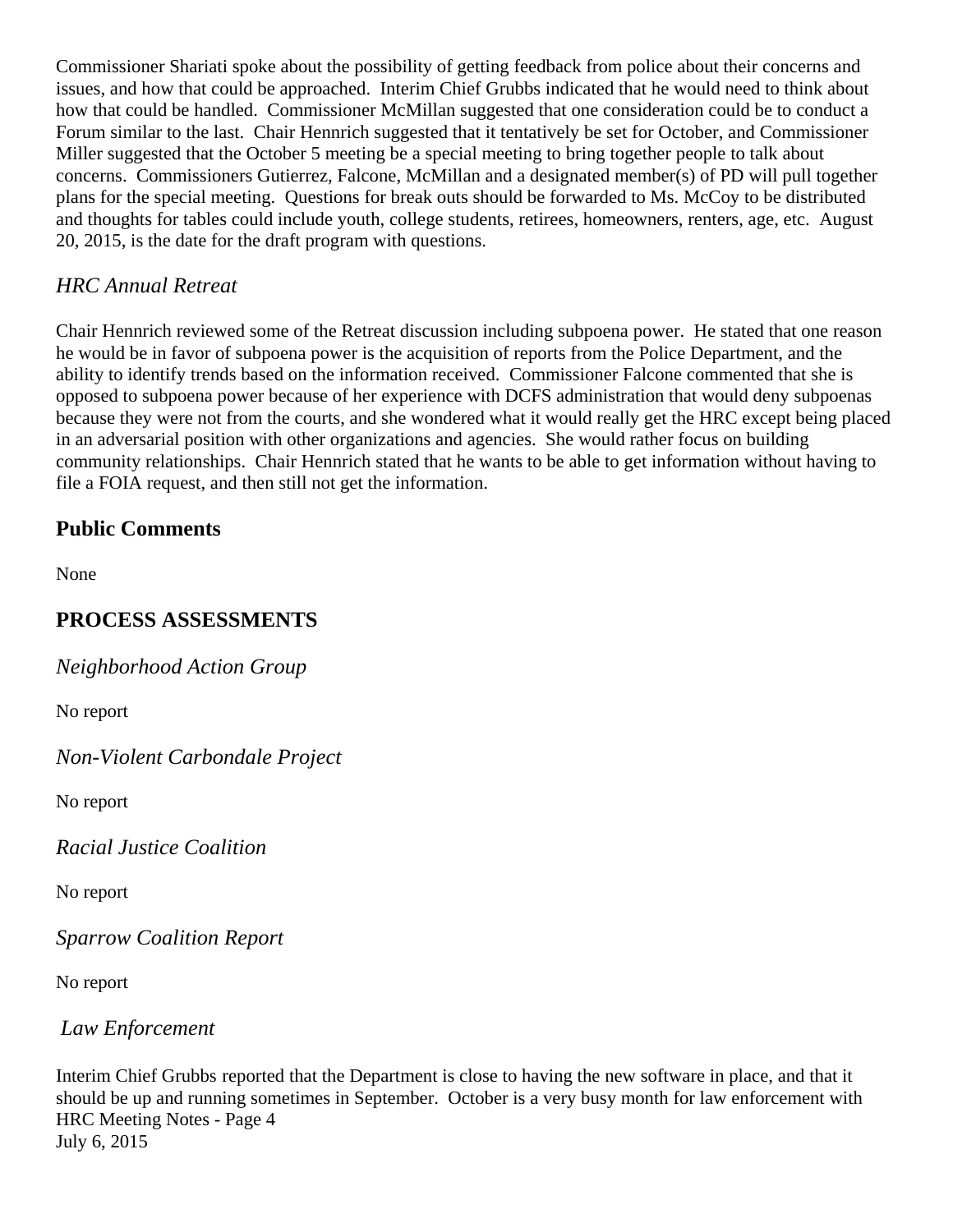SIUC's homecoming, unofficial Halloween, and official Halloween weekends. He stated that nothing is being different on Halloween than what has been done in the last two years. Interim Chief Grubbs indicated that all four law enforcement agencies (Murphysboro, SIUC, Jackson County Sheriff and Carbondale) are participating in Crimestoppers. Interim Chief Grubbs commented that he needs help from all parts of the community in helping to reduce the need for law enforcement presence. He spoke about the many community events/activities the Department has participated in, and some that are planned for the near future.

*Items for City Council* 

## **ADJOURNMENT**

Next meeting – October 5, 2015. There being no further business, the meeting was adjourned at 7:57 p.m.

Recorded by Deborah McCoy \_\_\_\_\_\_\_\_\_\_\_\_\_\_\_\_\_\_\_\_\_\_\_\_\_\_\_\_\_\_\_\_\_\_\_\_\_\_\_\_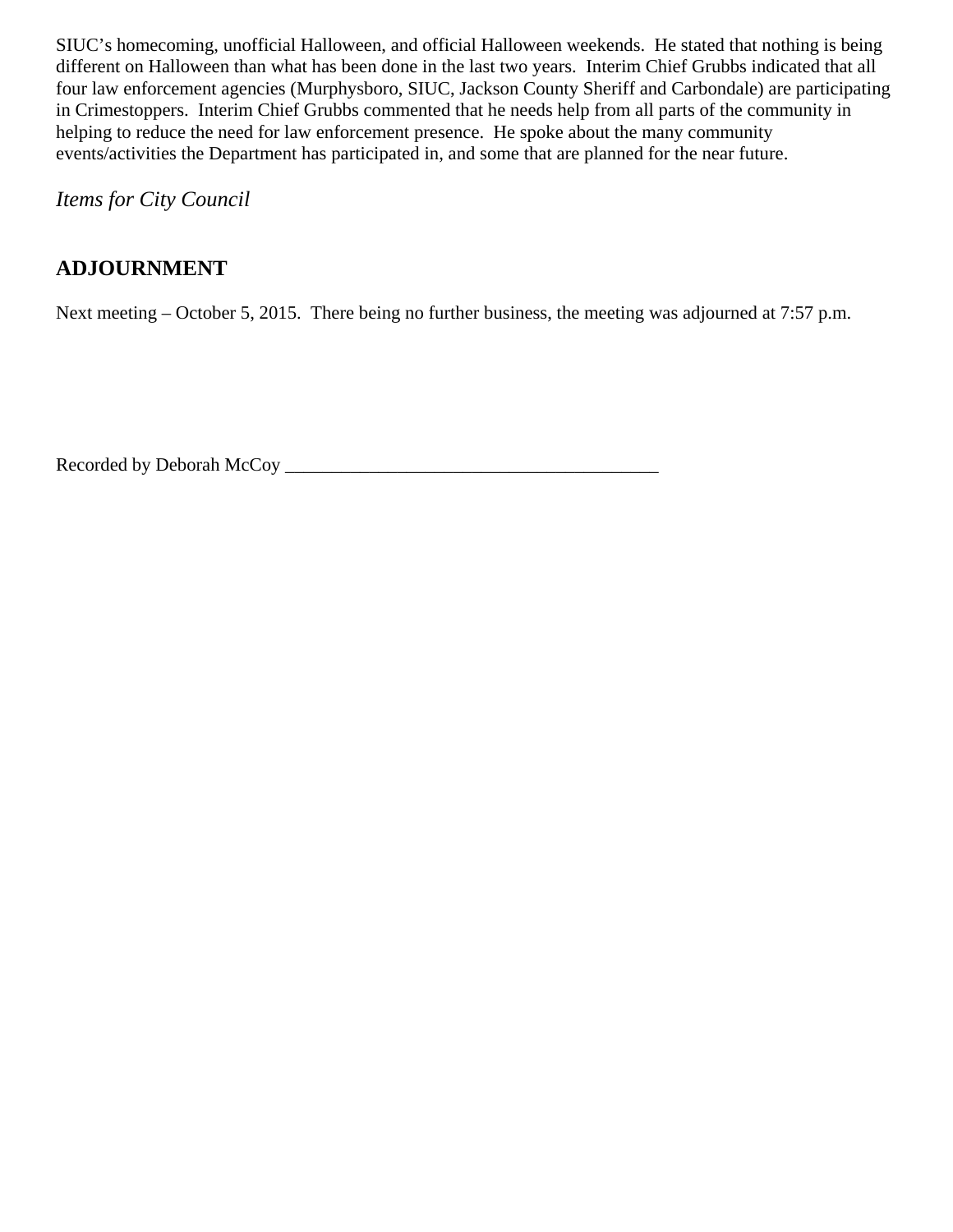## **MINUTES City of Carbondale Sustainability Commission Thursday, January 15, 2015 City Hall / Civic Center – 6:00 p.m***.*

| <b>Roll Call:</b>                 | Mr. Kunath called the meeting to order at 6:07 p.m.                |
|-----------------------------------|--------------------------------------------------------------------|
| <b>Members Present:</b>           | Ms. Wagner, Mr. Kunath, Mr. Beck, Ms. Davis, Ms. Sockow, Mr. Monty |
| <b>Members Absent:</b>            | Mr. Thorne, Ms. Shimada, Ms. Gary                                  |
| <b>Staff Present:</b>             | Loren Polley                                                       |
| <b>Others Present:</b><br>student | Sarah Heyer from KCB, 2 CCHS students, SIU Environmental Law       |

**Minutes**: Motion by Mr. Beck, 2<sup>nd</sup> by Ms. Davis, all in favor, of approval of December 18, 2014, minutes

#### 2. **Communications:**

Review of the current Status Report of the Former Koppers Wood-Treating Site. Updates should be posted on website. Inquire with Mr. Baity about the Health Assessment from Beazer.

**Old Business:** Website is up and running. Greencarbondale.com

**Energy Committee –** 

**Green Space Committee –** 

**Transportation Committee -** 

**Recycling Committee – Get an action plan together.** 

**New Business:** Discussed Styrofoam ban and possible added chicken permits because all chicken permits are out. Ban proposal should go through with added cover letter and a task force of 6-8 people from various businesses, organizations, recycling entities, etc. Organize the proposal so that it flows with the idea being conveyed. Everyone who has not done the Open Meetings Act needs to do so, especially new members.

**Adjournment:** With no further business to be conducted Mr. Kunath adjourned the meeting at 7:15 PM.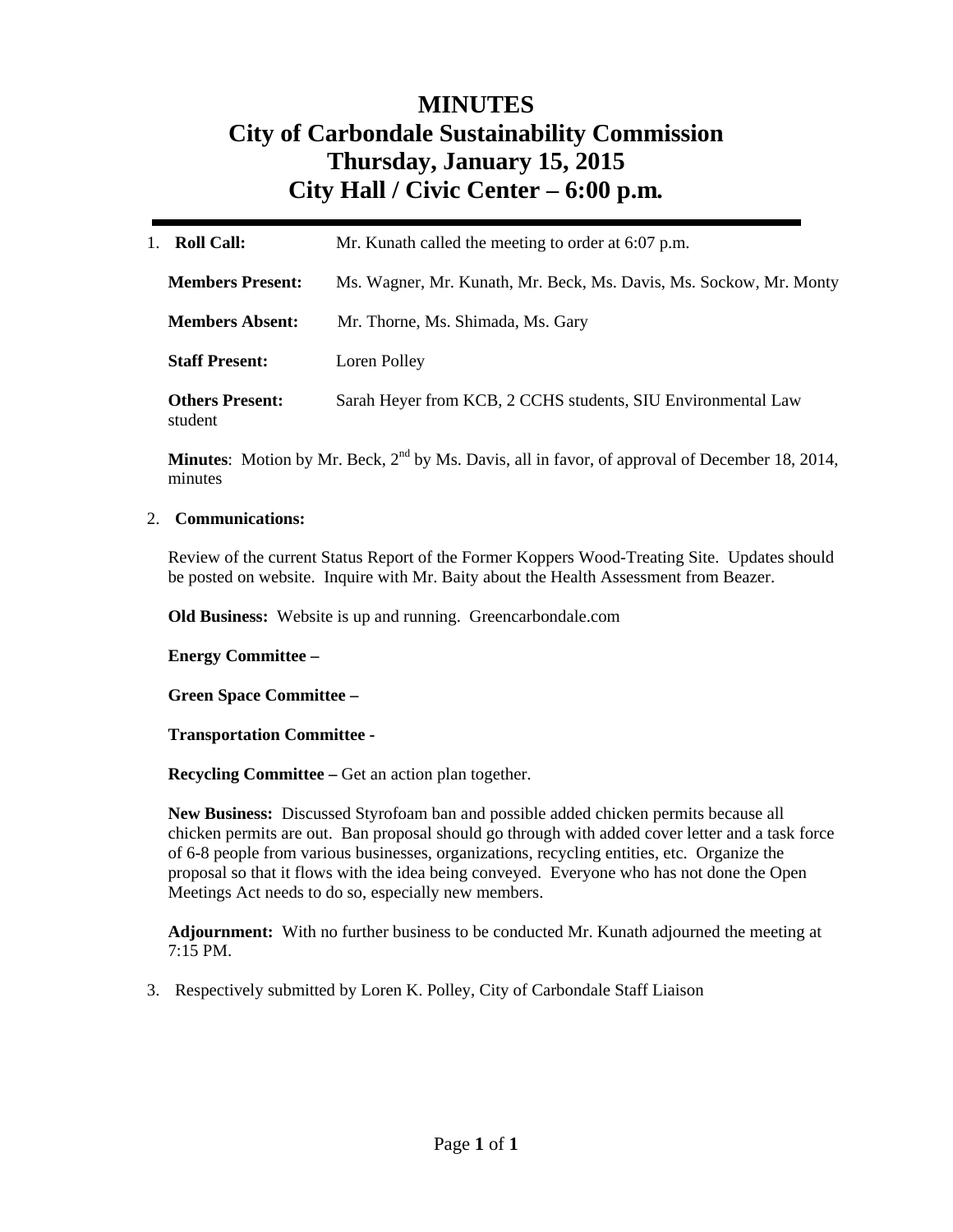## **MINUTES City of Carbondale Sustainability Commission Thursday, February 19, 2015 City Hall / Civic Center – 6:00 p.m***.*

| Mr. Kunath called the meeting to order at 6:04 p.m.                      |  |
|--------------------------------------------------------------------------|--|
| Ms. Wagner, Mr. Kunath, Ms. Sockow, Mr. Thorne, Ms. Gary, Ms.<br>Shimada |  |
| Mr. Beck, Mr. Monty                                                      |  |
| Loren Polley                                                             |  |
| 1 CCHS student from a Government class, 2 residents                      |  |
|                                                                          |  |

**Minutes**: Motion by Mr. Thorne, 2<sup>nd</sup> by Ms. Wagner, all in favor, of approval of January 15, 2015, minutes

#### 2. **Communications:**

Review of the current Status Report of the Former Koppers Wood-Treating Site. Updates should be posted on website. Meeting at Civic Center February 24 at 6pm to discuss site plans.

**Old Business:** Website is up and running. Greencarbondale.com

**Energy Committee –** 

**Green Space Committee –** Green space usage on the lot between Jackson and Oak Street.

#### **Transportation Committee -**

**Recycling Committee –** Recycling at events such as 5K runs, community events, etc.

**New Business:** Chicken Coops for Organizations, Polystyrene Foam

**Adjournment:** With no further business to be conducted Mr. Kunath adjourned the meeting at 7:05 PM.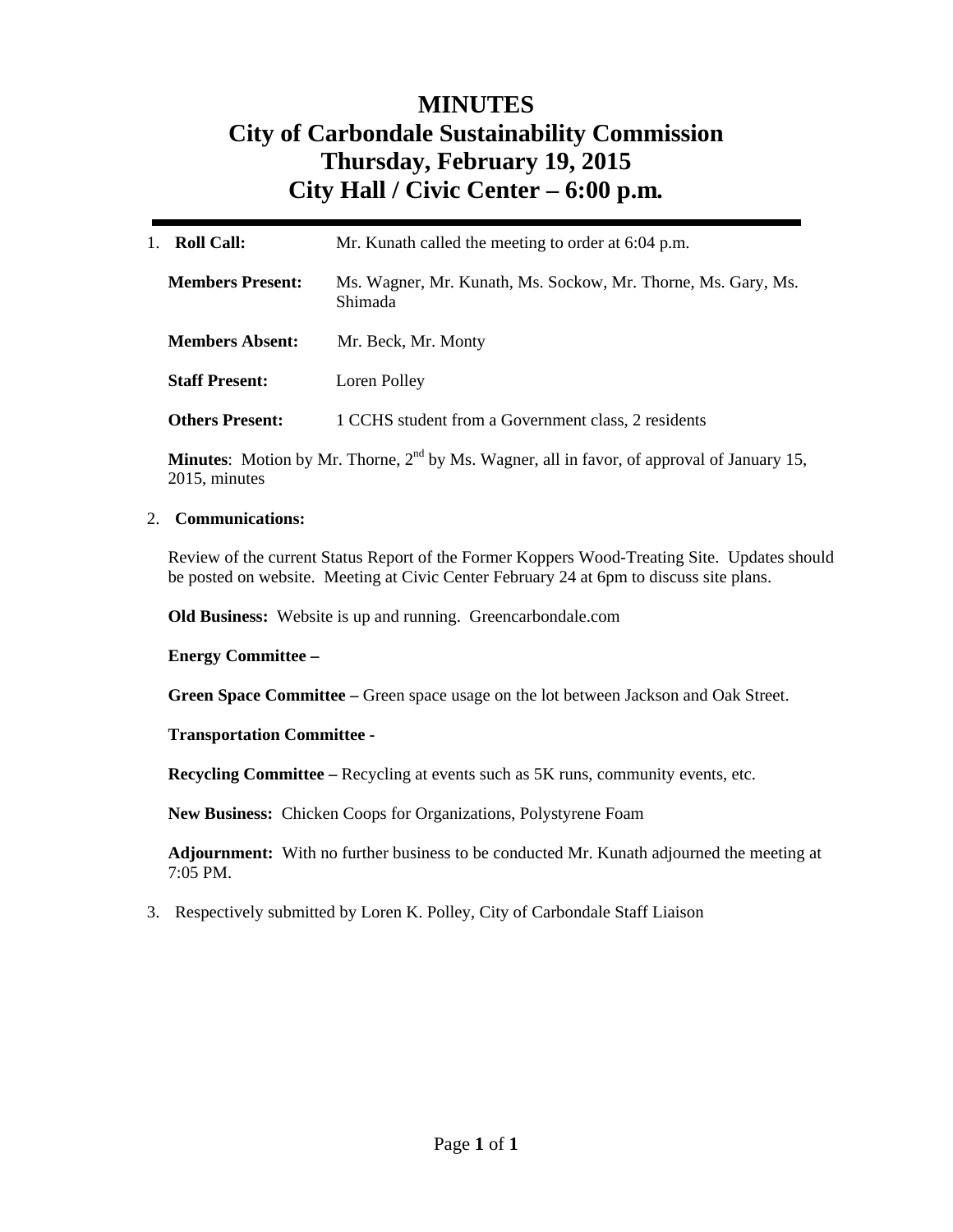## **MINUTES City of Carbondale Sustainability Commission Thursday, March 19, 2015 City Hall / Civic Center – 6:00 p.m***.*

| <b>Roll Call:</b><br>1.                                 |                        | Mr. Kunath called the meeting to order at 6:05 p.m.                                                            |  |
|---------------------------------------------------------|------------------------|----------------------------------------------------------------------------------------------------------------|--|
| <b>Members Present:</b><br>Shimada, Mr. Beck, Mr. Monty |                        | Ms. Wagner, Mr. Kunath, Ms. Sockow, Mr. Thorne, Ms. Gary, Ms.                                                  |  |
|                                                         | <b>Members Absent:</b> |                                                                                                                |  |
| <b>Staff Present:</b><br>Loren Polley                   |                        |                                                                                                                |  |
|                                                         | <b>Others Present:</b> | 3 CCHS student from a Government class, 2 SIU students                                                         |  |
|                                                         |                        | randa de la construcción de la construcción de la construcción de la construcción de la construcción de la con |  |

**Minutes**: Motion by Mr. Beck, 2<sup>nd</sup> by Ms. Wagner, all in favor, of approval of February 19, 2015, minutes

#### 2. **Communications:**

Review of the current Status Report of the Former Koppers Wood-Treating Site. Updates should be posted on website.

**Old Business:** Website is up and running. Greencarbondale.com. Send chicken coop proposal to City Manager and City staff for review. Follow up on status of proposals.

#### **Energy Committee –**

**Green Space Committee –** 

**Transportation Committee -** 

**Recycling Committee –** 

**New Business:** Chicken Coops for Organizations, Polystyrene Foam

**Adjournment:** With no further business to be conducted Mr. Kunath adjourned the meeting at 6:51 PM.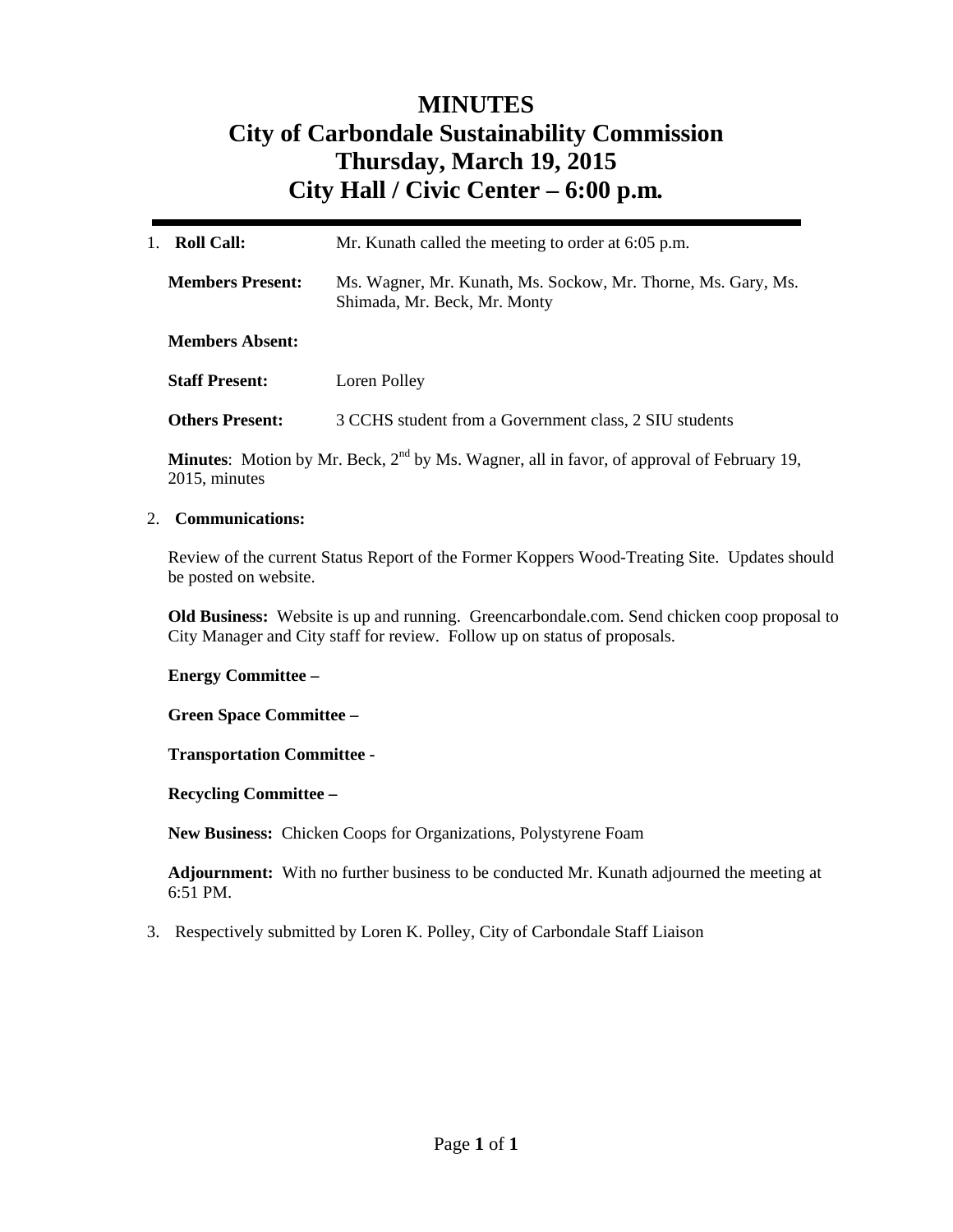## **MINUTES City of Carbondale Sustainability Commission Thursday, May 21, 2015 City Hall / Civic Center – 6:00 p.m***.*

| <b>Roll Call:</b><br>$1_{-}$ | Mr. Kunath called the meeting to order at 6:06 p.m.                             |  |
|------------------------------|---------------------------------------------------------------------------------|--|
| <b>Members Present:</b>      | Ms. Wagner, Mr. Kunath, Ms. Sockow, Mr. Thorne, Ms. Gary, Ms.<br><b>Shimada</b> |  |
| <b>Members Absent:</b>       | Mr. Beck                                                                        |  |
| <b>Staff Present:</b>        | Loren Polley                                                                    |  |
| <b>Others Present:</b>       | Sarah Heyer from KCB                                                            |  |

**Minutes**: Motion by Mr. Thorne, 2<sup>nd</sup> by Ms. Shimada, all in favor, of approval of March 19, 2015, minutes

#### 2. **Communications:**

Review of the current Status Report of the Former Koppers Wood-Treating Site. Updates should be posted on website.

**Old Business:** Website is up and running. Greencarbondale.com. Follow up on status of any proposals. Chicken coops for organizations. Polystyrene Foam ban.

#### **Energy Committee –**

**Green Space Committee –** 

#### **Transportation Committee -**

**Recycling Committee –** 

New Business: Motion by Ms. Wagner, 2<sup>nd</sup> by Ms. Shimada, all in, to invite suggestions for earmarked Brightfields funds.

**Adjournment:** With no further business to be conducted Mr. Kunath adjourned the meeting at 6:44 PM.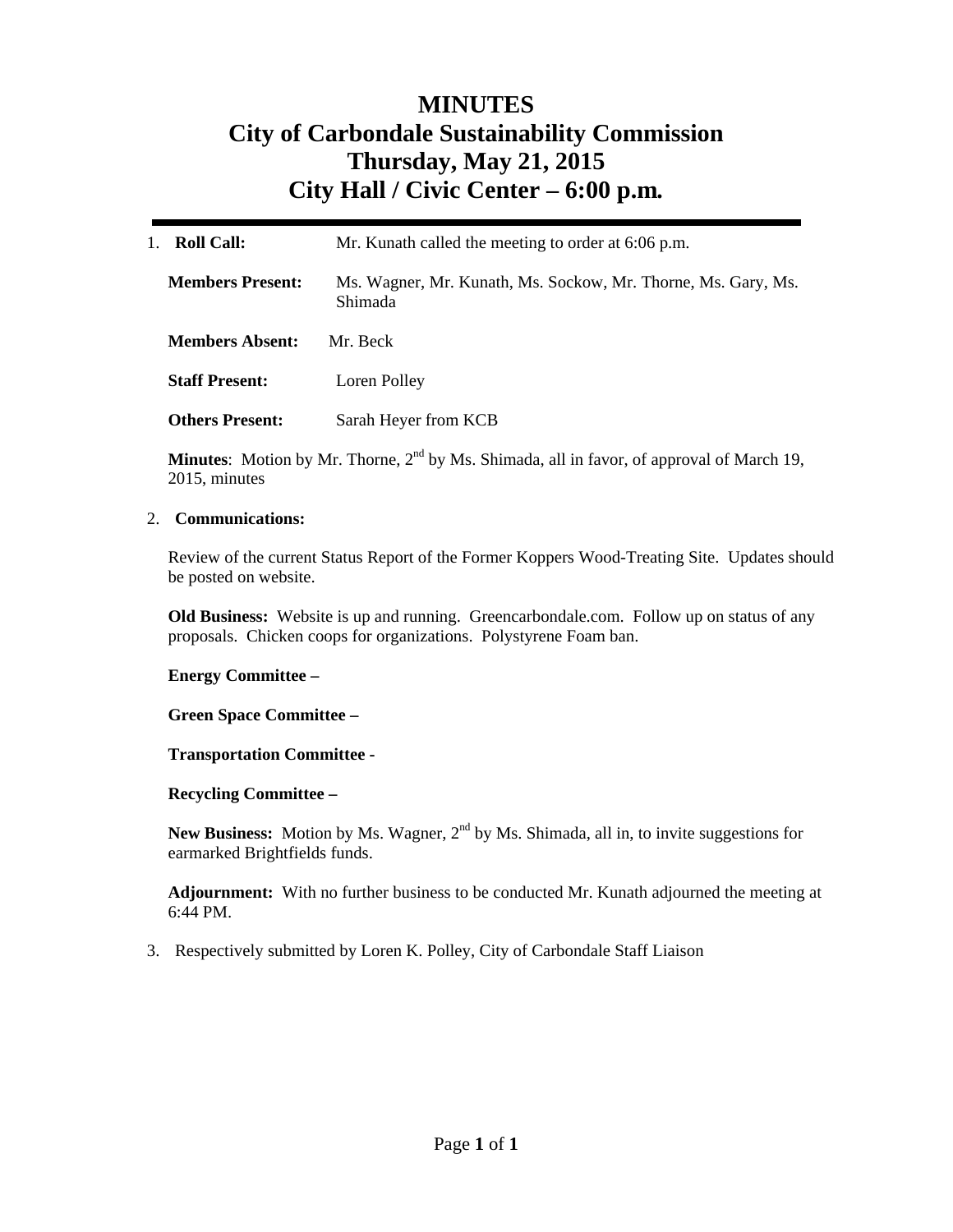## **MINUTES City of Carbondale Sustainability Commission Thursday, June 18, 2015 City Hall / Civic Center – 6:00 p.m***.*

| Roll Call:<br>$1_{-}$   | Mr. Kunath called the meeting to order at 6:06 p.m.       |  |
|-------------------------|-----------------------------------------------------------|--|
| <b>Members Present:</b> | Mr. Kunath, Ms. Sockow, Mr. Thorne, Ms. Gary, Ms. Shimada |  |
| <b>Members Absent:</b>  | Mr. Beck, Ms. Wagner                                      |  |
| <b>Staff Present:</b>   | Loren Polley                                              |  |
| <b>Others Present:</b>  | Carbondale resident Barb                                  |  |

Minutes: Motion by Ms. Shimada, 2<sup>nd</sup> by Ms. Sockow, all in favor, of approval of May 21, 2015, minutes

#### 2. **Communications:**

Review of the current Status Report of the Former Koppers Wood-Treating Site. Updates should be posted on website.

**Old Business:** Follow up on status of any proposals. Chicken coops for organizations. Polystyrene Foam ban.

**Energy Committee –** 

**Green Space Committee –** 

**Transportation Committee -** 

**Recycling Committee –** 

**New Business:** Discussed a graduated trash fee.

**Adjournment:** With no further business to be conducted Mr. Kunath adjourned the meeting at 6:45 PM.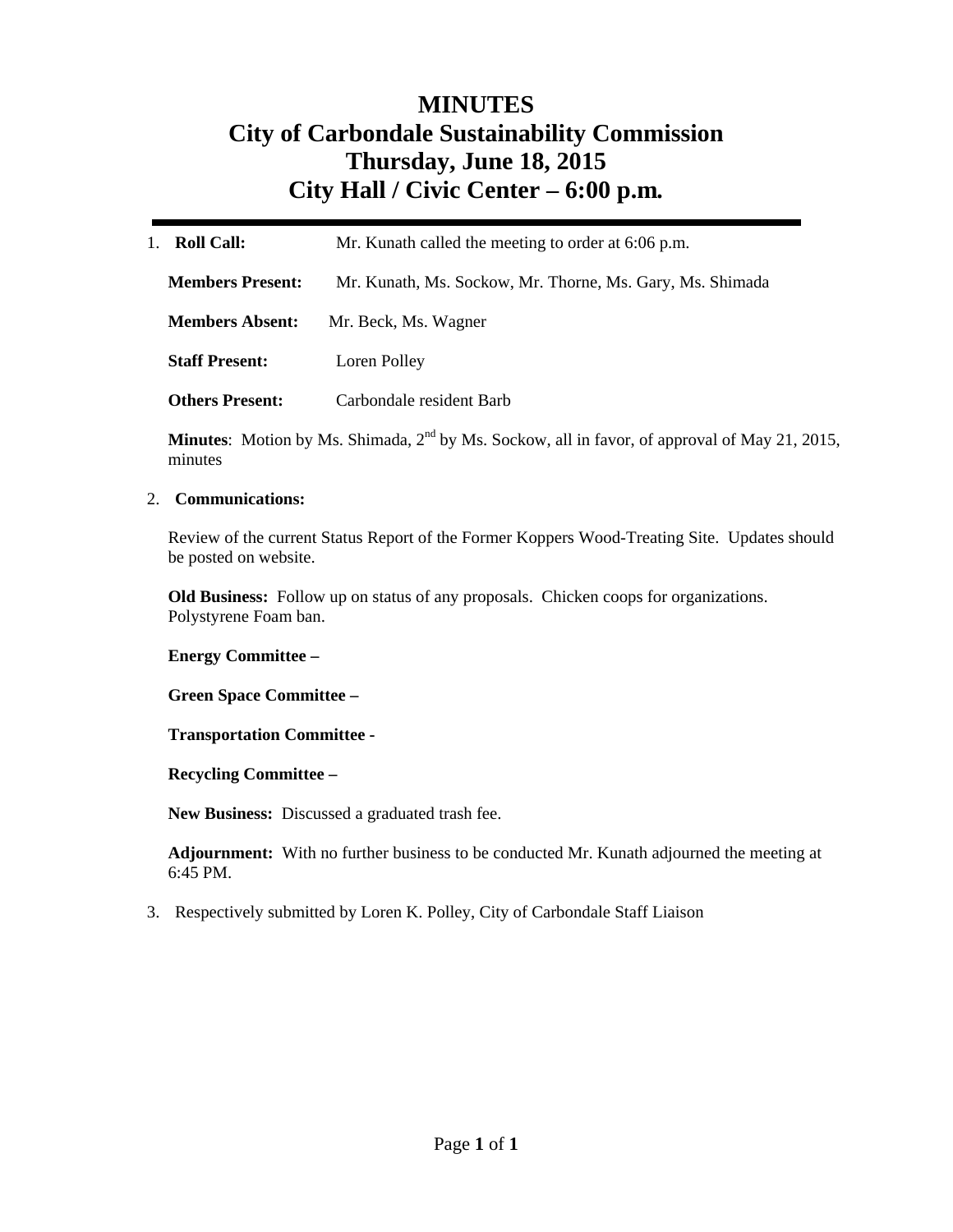## **MINUTES City of Carbondale Sustainability Commission Thursday, July 16, 2015 City Hall / Civic Center – 6:00 p.m***.*

| <b>Roll Call:</b>       | Mr. Kunath called the meeting to order at 6:07 p.m.                |  |
|-------------------------|--------------------------------------------------------------------|--|
| <b>Members Present:</b> | Ms. Wagner, Mr. Kunath, Ms. Sockow, Mr. Thorne, Ms. Gary, Mr. Beck |  |
| <b>Members Absent:</b>  | Ms. Shimada                                                        |  |
| <b>Staff Present:</b>   | Loren Polley                                                       |  |
|                         |                                                                    |  |

**Others Present:** 

**Minutes**: Motion by Mr. Thorne, 2<sup>nd</sup> by Mr. Beck, all in favor, of approval of June 18, 2015, minutes

#### 2. **Communications:**

Review of the current Status Report of the Former Koppers Wood-Treating Site. Updates should be posted on website.

**Old Business:** Follow up on status of any proposals. Chicken coops for organizations. Polystyrene Foam ban. Graduated trash fee needs research.

**Energy Committee –** 

**Green Space Committee –** 

**Transportation Committee -** 

**Recycling Committee –** 

**New Business:** Ms. Gary is willing to keep up with new updates to greencarbondale.org website.

**Commission Comments:** Aur knows a person named Katie Thomas that wrote a bill Bernie Sanders introduced for affordable solar energy for low income individuals named LISA(Low Income Solar Act).

**Adjournment:** With no further business to be conducted Mr. Kunath adjourned the meeting at 6:33 PM.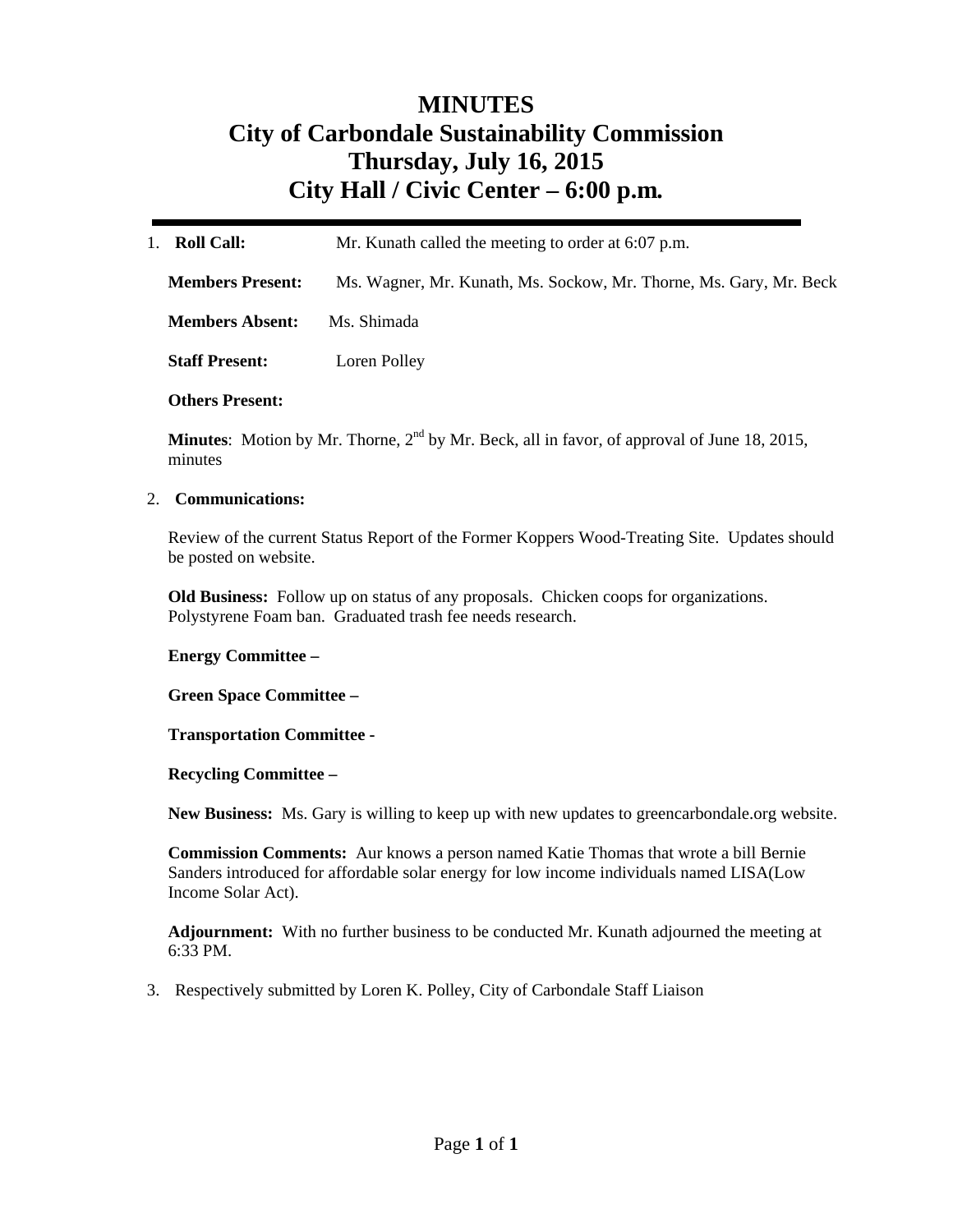

## **MINUTES**

## **Carbondale Planning Commission Wednesday, August 19, 2015 Room 108, 6:00 p.m. City Hall/Civic Center**

Mr. Anz called the meeting to order at 6:00 p.m.

|                       | <b>Members Present:</b> Barke, LeBeau, Sheffer, Anz, Love, Litecky and Bradshaw (ex-officio) |
|-----------------------|----------------------------------------------------------------------------------------------|
|                       | <b>Members Absent:</b> Field, Schachel and Lilly                                             |
| <b>Staff Present:</b> | Wallace and Taylor                                                                           |

#### **1. Approval of Minutes:**

Mr. Barke moved, seconded by Ms. Litecky, to approve the minutes for July 22, 2015.

The motion to approve the minutes passed with a unanimous voice vote.

#### **2. Report of Officers, Committees, Communications**

There were none

#### **3. Citizen Comments or Questions**

There were none

#### **4. Public Hearings**

**PC 16-02 - Robert Casper is requesting a rezoning from R-1-15, Low Density** Residential, to RMH, Planned Mobile Home District.

Mr. Anz declared Public Hearing PC 16-02 open and asked Mr. Wallace to read the legal notice.

Mr. Wallace, Director of Development Services, read the legal notice.

Mr. Anz asked Mr. Taylor to present the staff report.

Mr. Taylor, Planner for the City of Carbondale, was sworn in and read parts A and B of the staff report.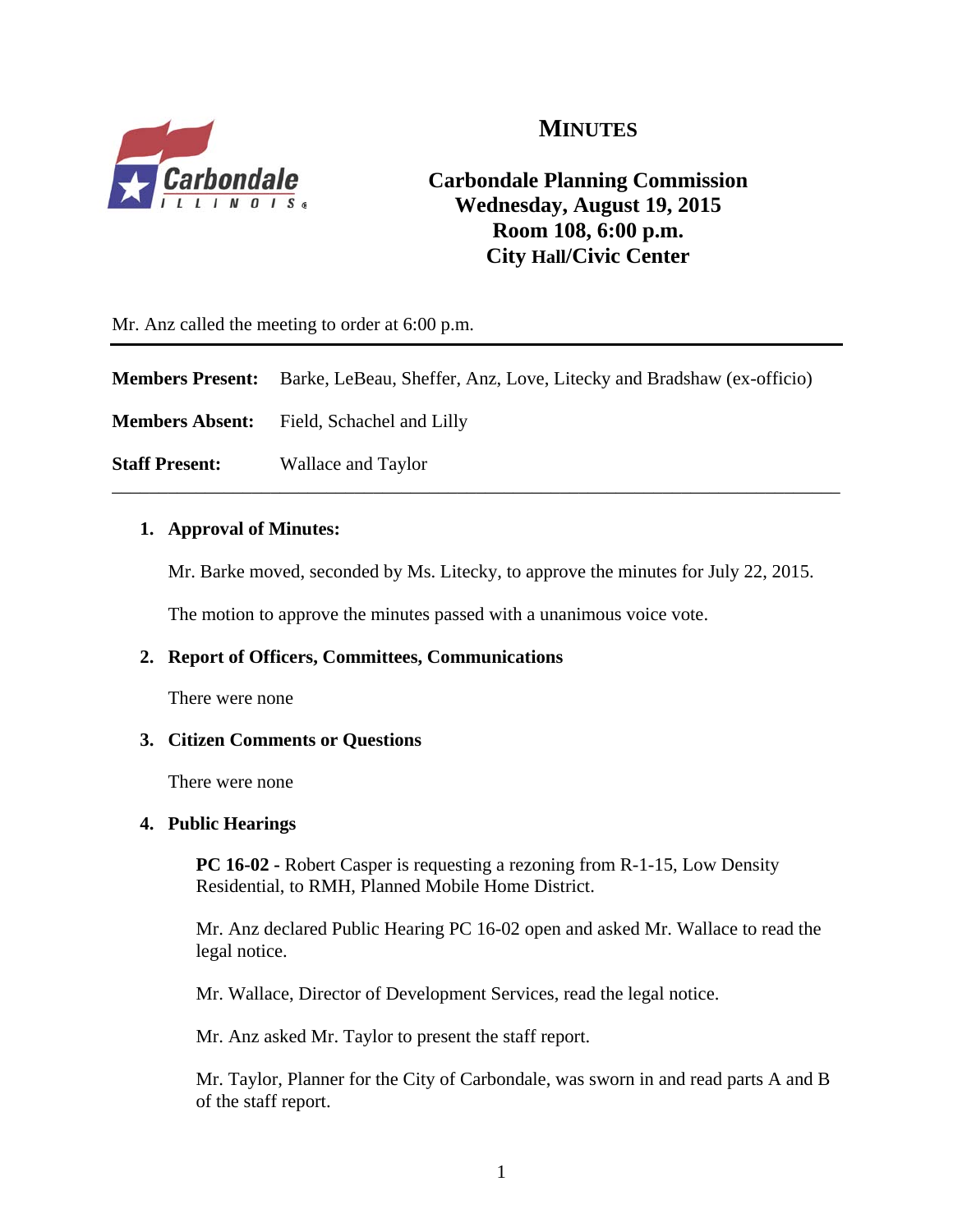Mr. Anz asked if there were any questions from Commission to staff.

Mr. Barke asked if the applicant could stop using the storage trailer for storage and use it for a rental.

Mr. Taylor replied that the storage trailer is actually in violation and should not be on the property.

Mr. Anz asked if there were any more questions from Commission to staff.

There were none.

Mr. Anz asked if the applicant was present and would like to speak.

Mr. Robert Casper, owner of Country Estates Mobile Home Park, spoke in support of his application. Mr. Casper explained that he would like to move a mobile home that currently exists at his property on New Era Road to the mobile home park on Giant City Road.

Mr. Anz asked if any members of the Commission had any questions for the applicant.

Ms. Litecky asked Mr. Casper when he bought the park

Ms. Casper replied 2008.

Mr. Litecky asked if he checked out the zoning when he bought the park

Mr. Casper said that he did not because it was a mobile home park when he bought it and he assumed it would always be one.

Mr. LeBeau asked what the average turnover rate is.

Mr. Casper said that there is very little turnover and that most of his renters are retirees or have been there since before he bought the park.

Mr. Barke asked if he already had a tenant for the current trailer that he is trying to relocate to the park.

Mr. Casper replied yes.

Mr. Barke asked if it is the same tenant that is in the unit on New Era Road.

Mr. Casper replied yes and also stated that he was unaware that he was not allowed to have the mobile home at his current property on New Era Road. He also stated that he technically lives in Murphysboro but Carbondale has a far reach.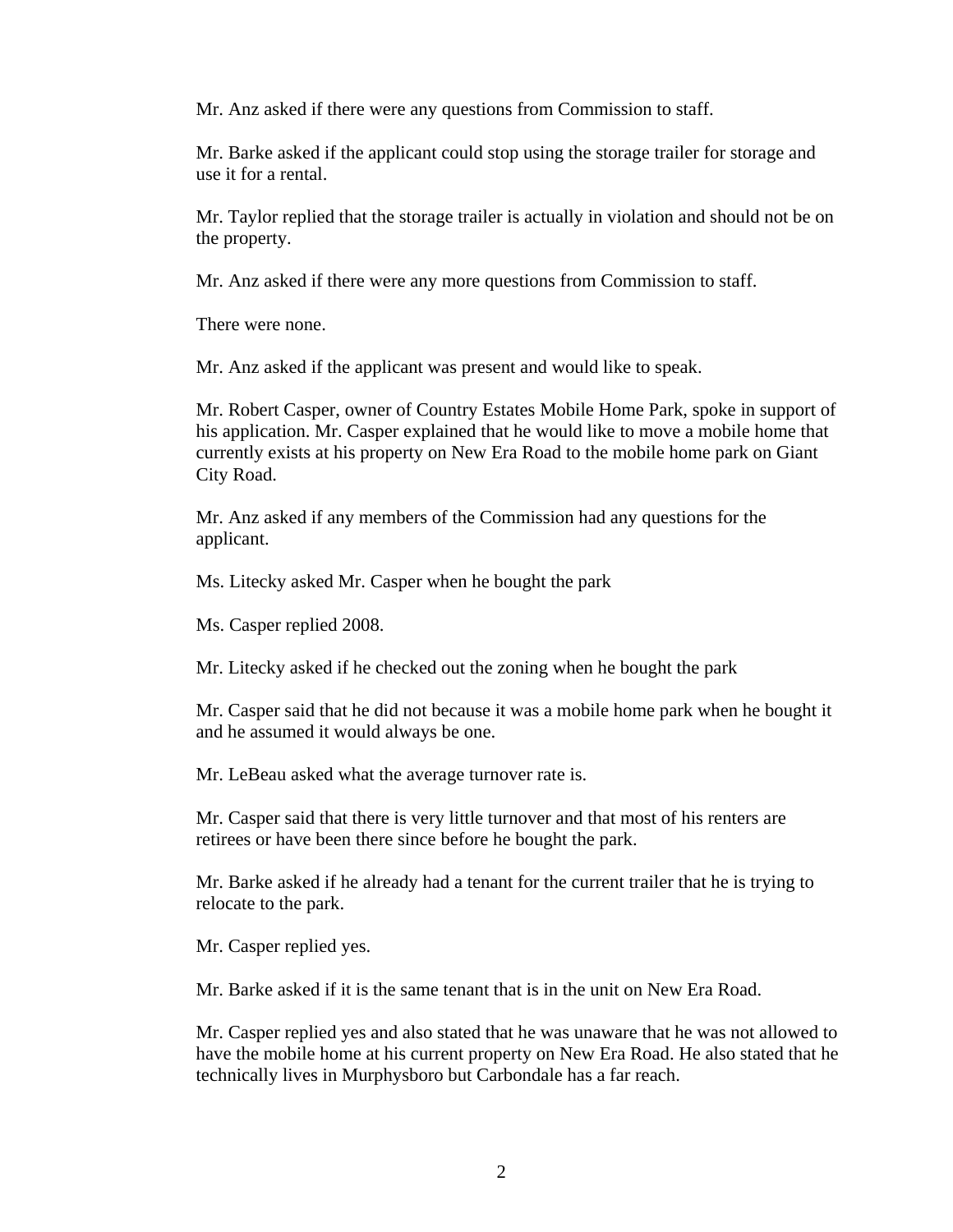Mr. Anz asked if any members of the Commission had any more questions for the applicant.

There were none.

Mr. Anz asked if anyone would like to speak in favor of the application.

There were none.

Mr. Anz asked if anyone would like to speak in opposition of the application.

Mr. Stephen Petrone, 215 S. Giant City Rd., came forward and stated that he would be in support of the one mobile home being moved in but he is in opposition if the rezoning would allow him to move more units into the park in the future.

Ms. Luanne Brown-Woolf, 1440 E. Walnut St., came forward and praised Mr. Casper because he has done an amazing job cleaning up the park. However she wanted to speak in opposition in fear that if the park is rezoned that more than just the one mobile home will go in and the traffic on that road will increase which concerns her.

Ms. Deanna Gilbert, 1450 Neal Ln., came forward and shared her opposition to the application for previous reasons shared by Mr. Petrone and Ms. Brown-Woolf.

Mr. Casper came forward to express that he is not looking to expand his trailer park by anymore than the one mobile home that he would like to relocate.

Mr. Barke responded that the problem with rezoning is that if the park is ever sold then the next owner would have the possibility to expand the park beyond the one trailer.

Mr. Anz asked if there were any questions from Commission to those in opposition.

There were none.

Mr. Anz asked Mr. Taylor to complete the staff report.

Mr. Taylor read part C of the staff report, with a recommendation to deny PC 16-02.

Mr. Anz asked if there were any questions for staff.

Mr. Sheffer wanted to clarify with staff that the Commission can only rezone the property for a mobile home park or not that they are not able to place a restriction on it for one mobile home.

Mr. Wallace replied that was correct, you are not allowed to place conditions on a rezoning.

Ms. Litecky asked staff if there could be a variance.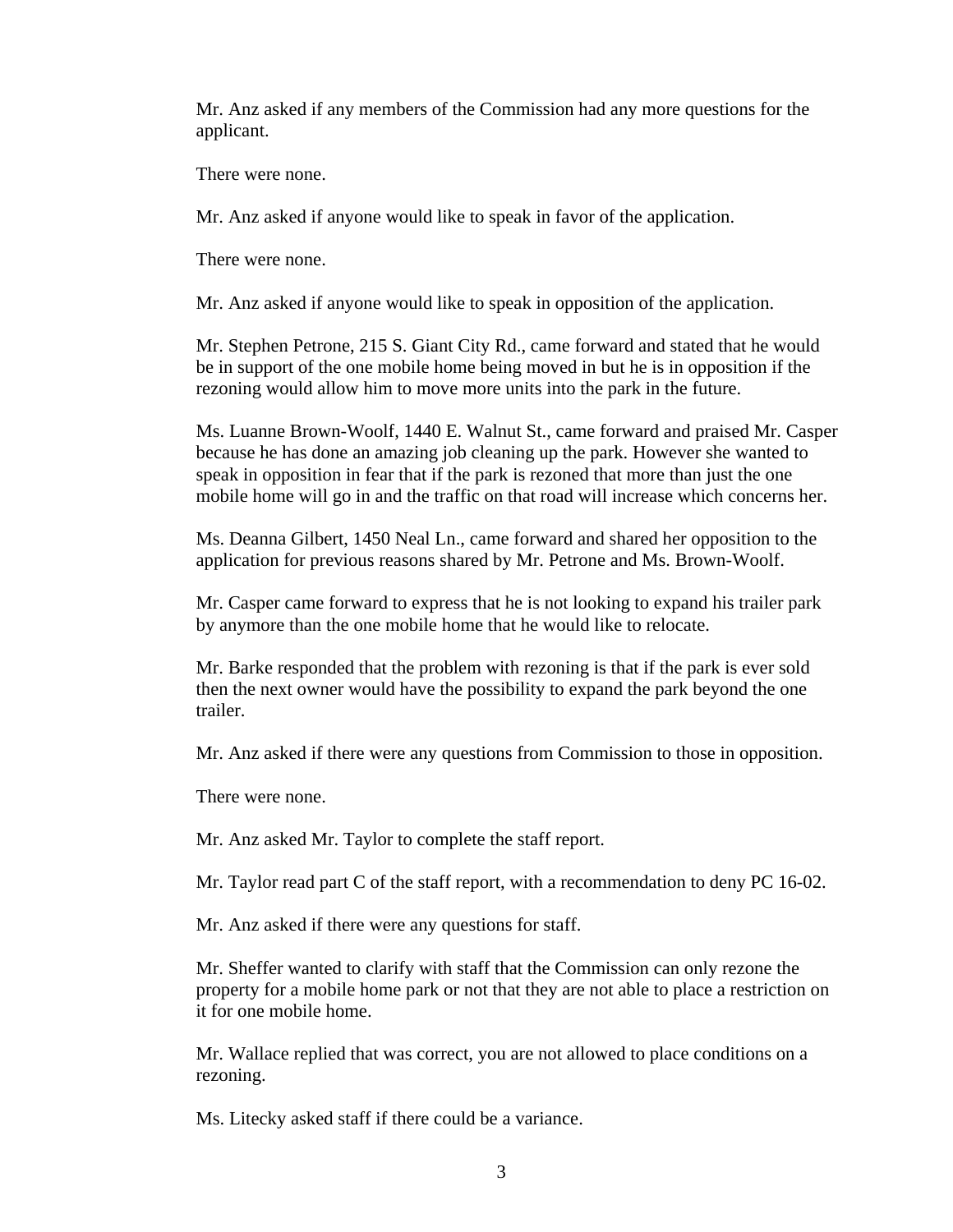Mr. Wallace replied that you cannot request a variance for a use that is not allowed within that district.

There was a discussion between Mr. Wallace and Mr. Barke to clarify whether Mr. Casper is licensed for 18 units or 20 units.

There was a short discussion among Commission regarding whether or not there were any other options that Mr. Casper could utilize to legally move one mobile home onto the property.

Mr. Wallace stated that Mr. Casper's only option is to Rezone the property.

Mr. Anz asked if there were any more questions for staff.

There were none.

Mr. Anz asked if there were any questions from anyone to anyone.

There were none.

Mr. Anz declared Public Hearing PC 16-02 closed at 6:41 p.m.

Mr. Barke moved, seconded by Ms. Litecky, that the Commission accept as findings of fact Parts A and B of the staff report for PC 16-02, the applicant was present and spoke and there were three individuals who spoke in opposition.

The motion passed on a unanimous voice vote.

Mr. Sheffer moved, seconded by Ms. Litecky, that the Planning Commission recommend to City Council, to deny PC 16-02.

Roll Call Vote: Yes – 6 (Barke, LeBeau, Sheffer, Anz, Love, Litecky)  $No - 0$ 

Mr. Wallace announced that the motion to deny PC 16-02 is approved and will be on the City Council Agenda for September 1, 2015.

#### **5. Old Business**

None

#### **6. New Business**

**A.** FY 2015 PC Annual Report

Mr. Wallace presented the 2015 PC Annual Report to Commission.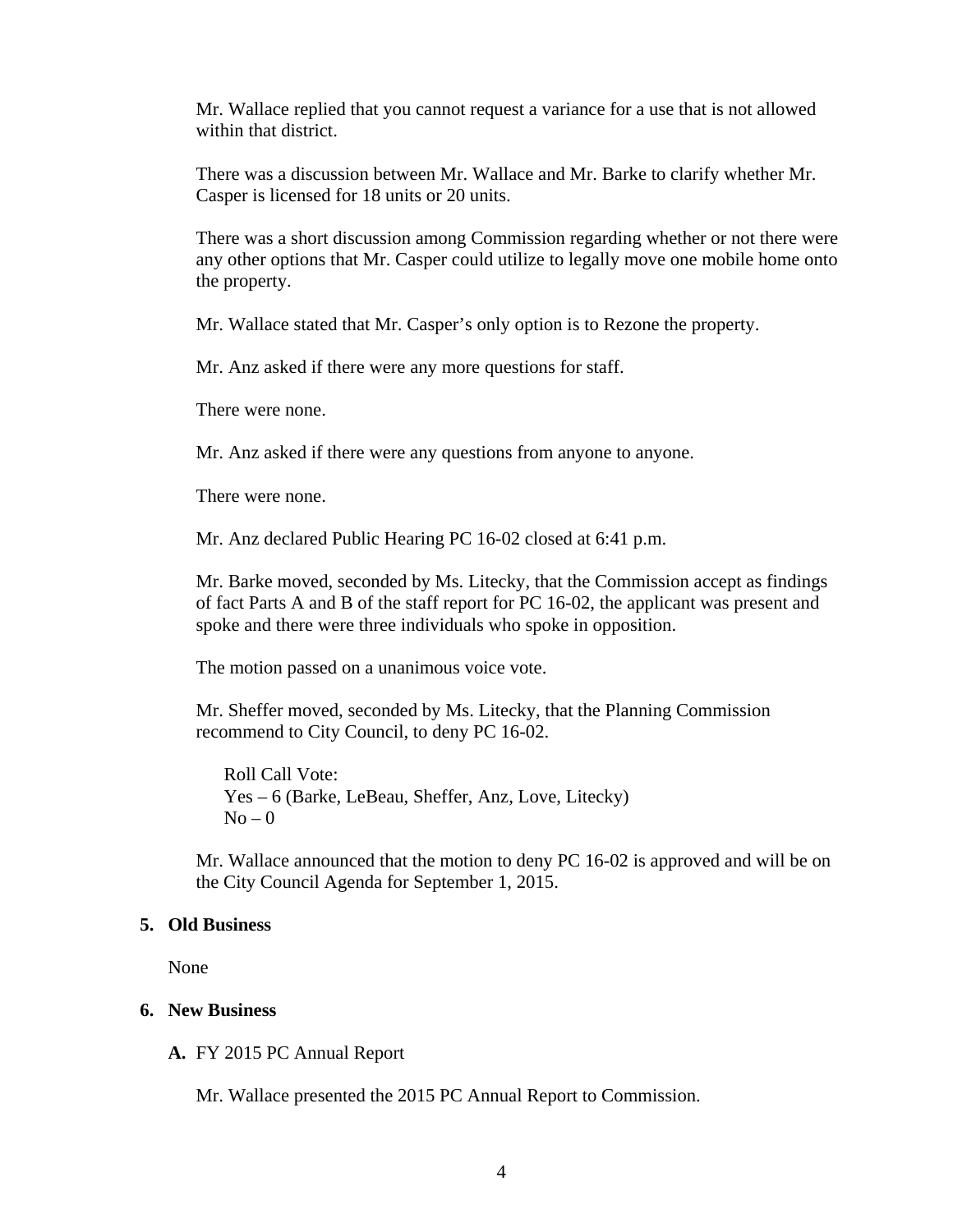Mr. Barke moved, seconded by Mr. Sheffer, to accept the 2015 PC Annual Report.

The motion passed with a unanimous voice vote.

**B.** City Council Agendas of July 28, 2015, and August 11, 2015

Ms. Bradshaw reviewed the City Council meeting agendas as they related to Planning.

### **7. Adjournment**

Mr. Anz adjourned the meeting at 6:53 p.m.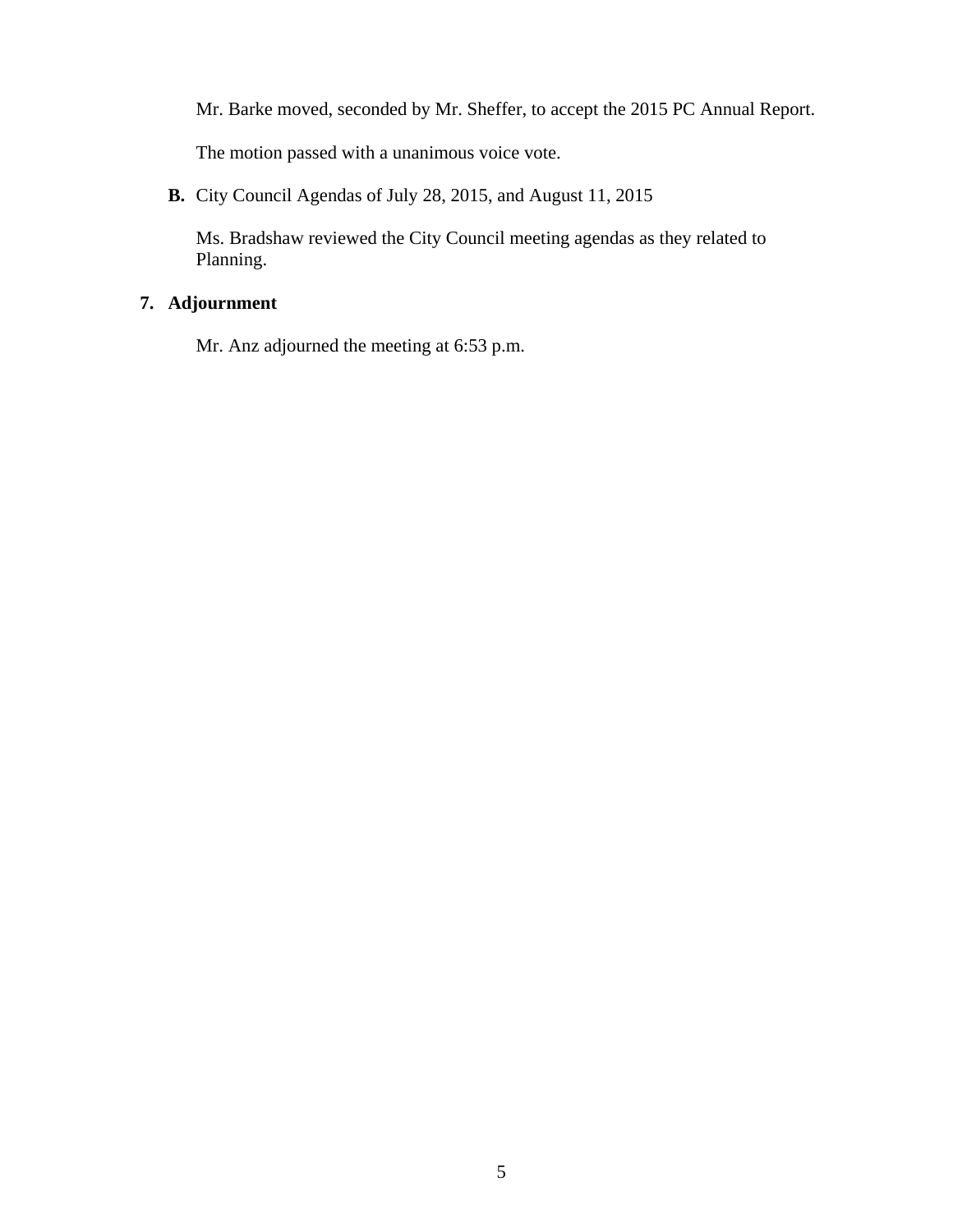

MINUTES **Carbondale Zoning Board of Appeals**  Wednesday, October 15, 2014 Room 108, 6:00 p.m. 200 South Illinois Avenue

| <b>MEMBERS PRESENT:</b> | Anz, Field, Grant, Love, Loos, Lilly |
|-------------------------|--------------------------------------|
| <b>MEMBERS ABSENT:</b>  | Barke, Kang, Schachel                |
| <b>STAFF PRESENT:</b>   | Wallace, Sergeev, Taylor             |

**Approval of Minutes:** Ms. Lilly moved, seconded by Mr. Love, to approve the minutes of July 23, 2014.

The motion was approved by a unanimous voice vote.

#### HEARING:

A. **ZBA 15-05**, 1500 Mary Nell's Lane, Variance from the maximum allowed floor area for accessory structures in an R-1-15, Low-Density Residential, District.

Roll call was completed and the determination of a quorum was made.

Mr. Grant opened the Public Hearing at 6:26 p.m. and asked Mr. Wallace to read the Legal Notice.

Mr. Wallace read the Legal Notice.

Mr. Taylor, Planner for the City of Carbondale, was sworn in and presented the staff report for ZBA 15-05.

There was a discussion about combining parcels and setbacks for these parcels.

Mr. Grant asked if the applicant was present and would like to step forward and present their case.

Mr. Paul Hinze, 1500 Mary Nell's Lane, came forward to explain why he is in need of a new shed.

Mr. Grant asked if there were any questions for the applicant. There were none.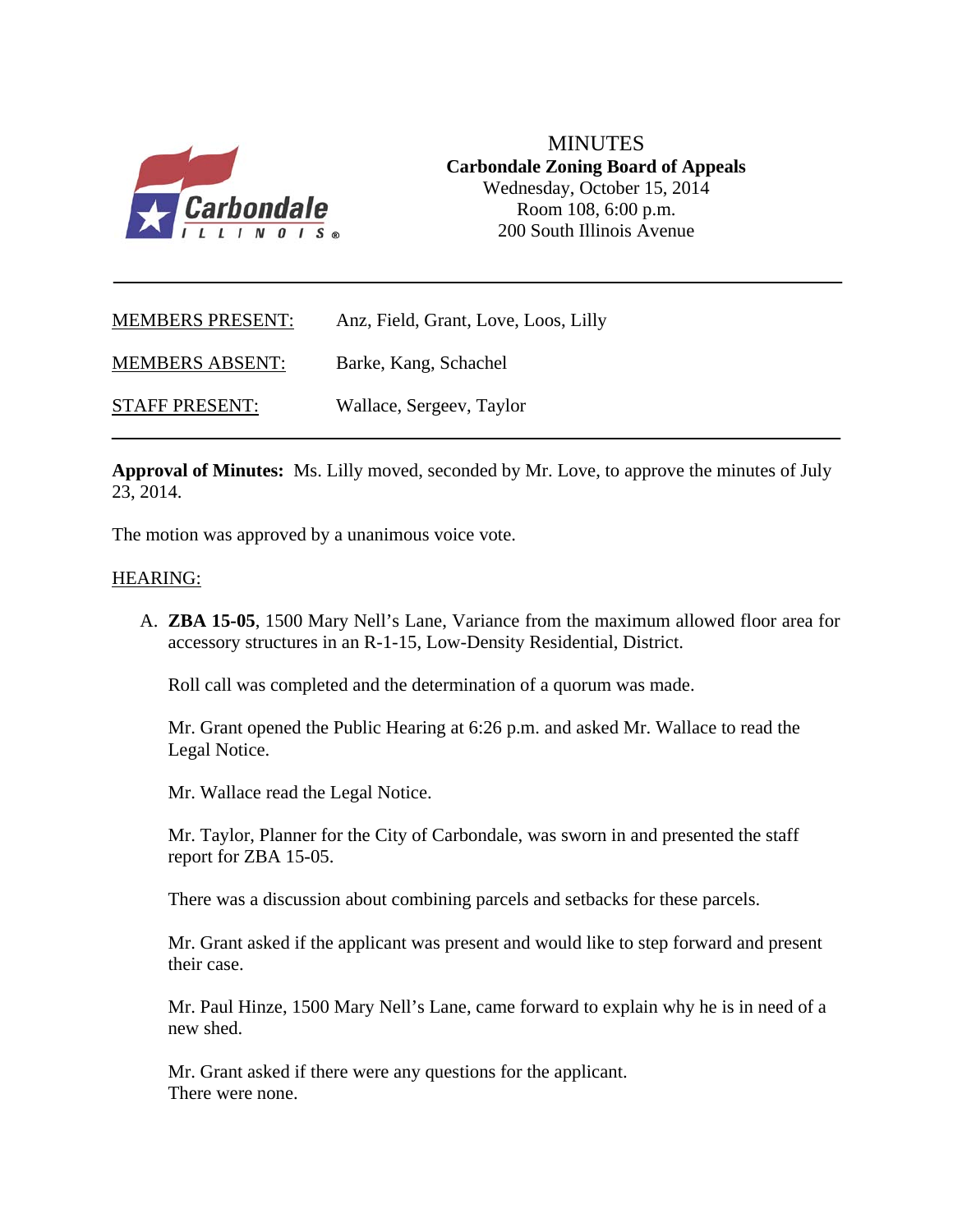Mr. Grant asked if anyone would like to speak in support.

Ms. Hinze, 1500 Mary Nell's Lane, came forward to express that the new shed would not hinder anyone and would only improve the quality of life for the Hinze family.

Mr. Grant asked if anyone would like to speak in opposition.

There were none

Mr. Grant asked Mr. Taylor to read the conclusion of the staff report.

Mr. Taylor read the conclusion to the staff report.

Mr. Grant asked if there were any questions the board had for staff.

There were none

Mr. Grant invited any questions.

There were none

Mr. Grant then asked if there were any more questions.

There were none

Mr. Grant declared Public Hearing 15-05 closed at 6:55 p.m.

Mr. Loos moved, seconded by Mr. Love, that the City has jurisdiction over this case.

The motion was approved by a unanimous voice vote.

Mr. Loos moved, seconded by Ms. Lilly, that the applicant has standing to bring the case to the board.

The motion was approved by a unanimous voice vote.

Mr. Love moved, seconded by Ms. Lilly, of finding of facts.

The motion was approved by a unanimous voice vote.

Mr. Love moved, seconded by Mrs. Lilly, to vote on criteria as one.

Roll Call Vote Yes – 4 (Anz, Field, Lilly, Love)